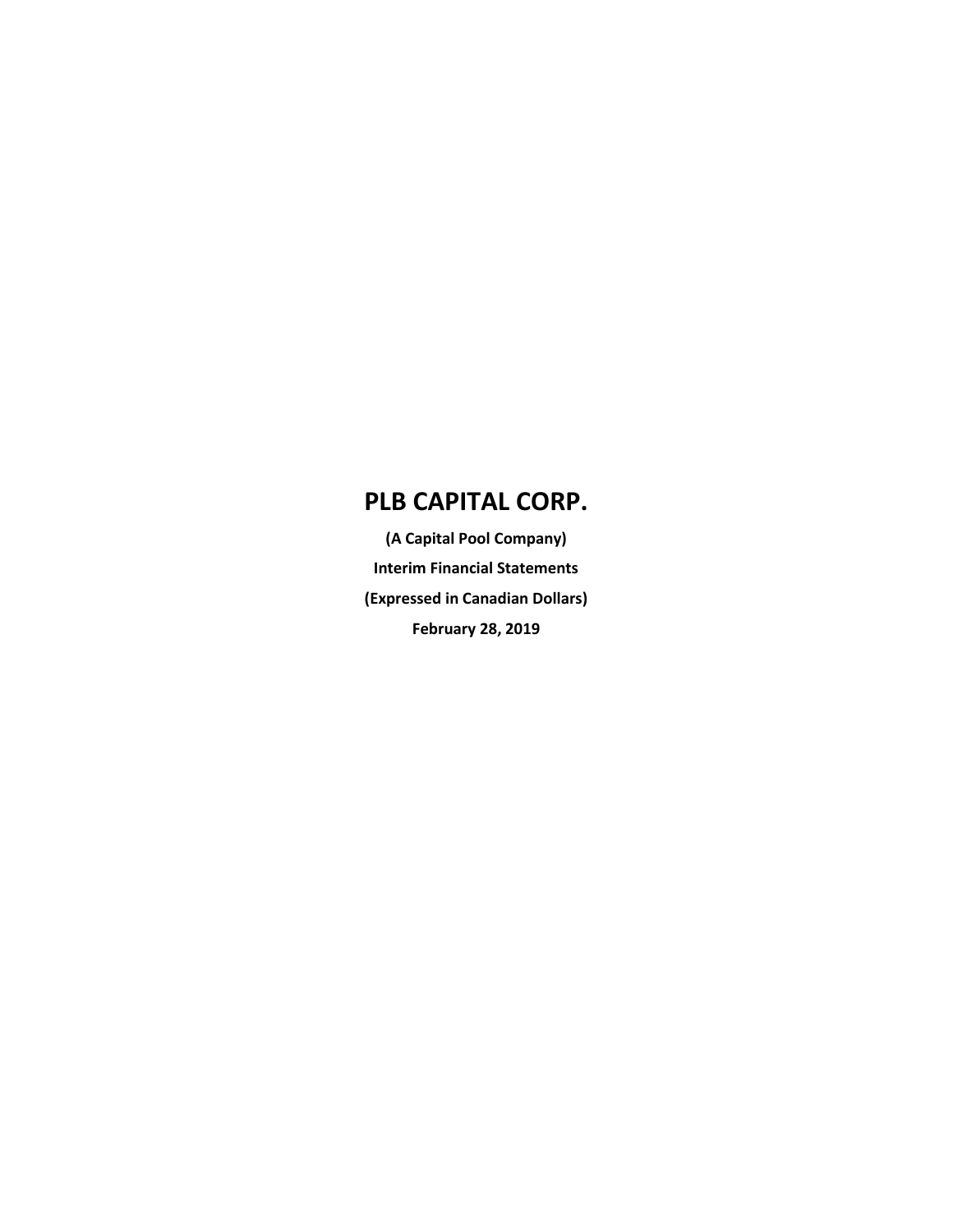Condensed Interim Statement of Financial Position Expressed in Canadian Dollars Unaudited

|                                                                    | <b>February 28, 2019</b> |           | <b>November 30, 2018</b> |           |  |
|--------------------------------------------------------------------|--------------------------|-----------|--------------------------|-----------|--|
| <b>Assets</b>                                                      |                          |           |                          |           |  |
| <b>Current Assets</b>                                              |                          |           |                          |           |  |
| Cash                                                               | \$                       | 61,611    | \$                       | 70,169    |  |
| Prepaids                                                           |                          | 10,000    |                          | 11,517    |  |
| <b>Total Assets</b>                                                | \$                       | 71,611    | \$                       | 81,686    |  |
| Liabilities and Shareholders' Equity<br><b>Current liabilities</b> |                          |           |                          |           |  |
| Accounts payable                                                   | \$                       | 8,350     | \$                       |           |  |
| Shareholders' equity                                               |                          |           |                          |           |  |
| <b>Share Capital</b>                                               |                          | 100,000   |                          | 100,000   |  |
| Deficit                                                            |                          | (36, 739) |                          | (18, 314) |  |
| <b>Total Shareholders' Equity</b>                                  |                          | 63,261    |                          | 81,686    |  |
| <b>Total Liabilities and Shareholders' Equity</b>                  | \$                       | 71,611    | \$                       | 81,686    |  |

Nature of Operations and Going Concern (Note 1) Subsequent Events (Note 7)

On behalf of the Board:

*"Giuseppe Perone"* , Director

*"David Loretto"* , Director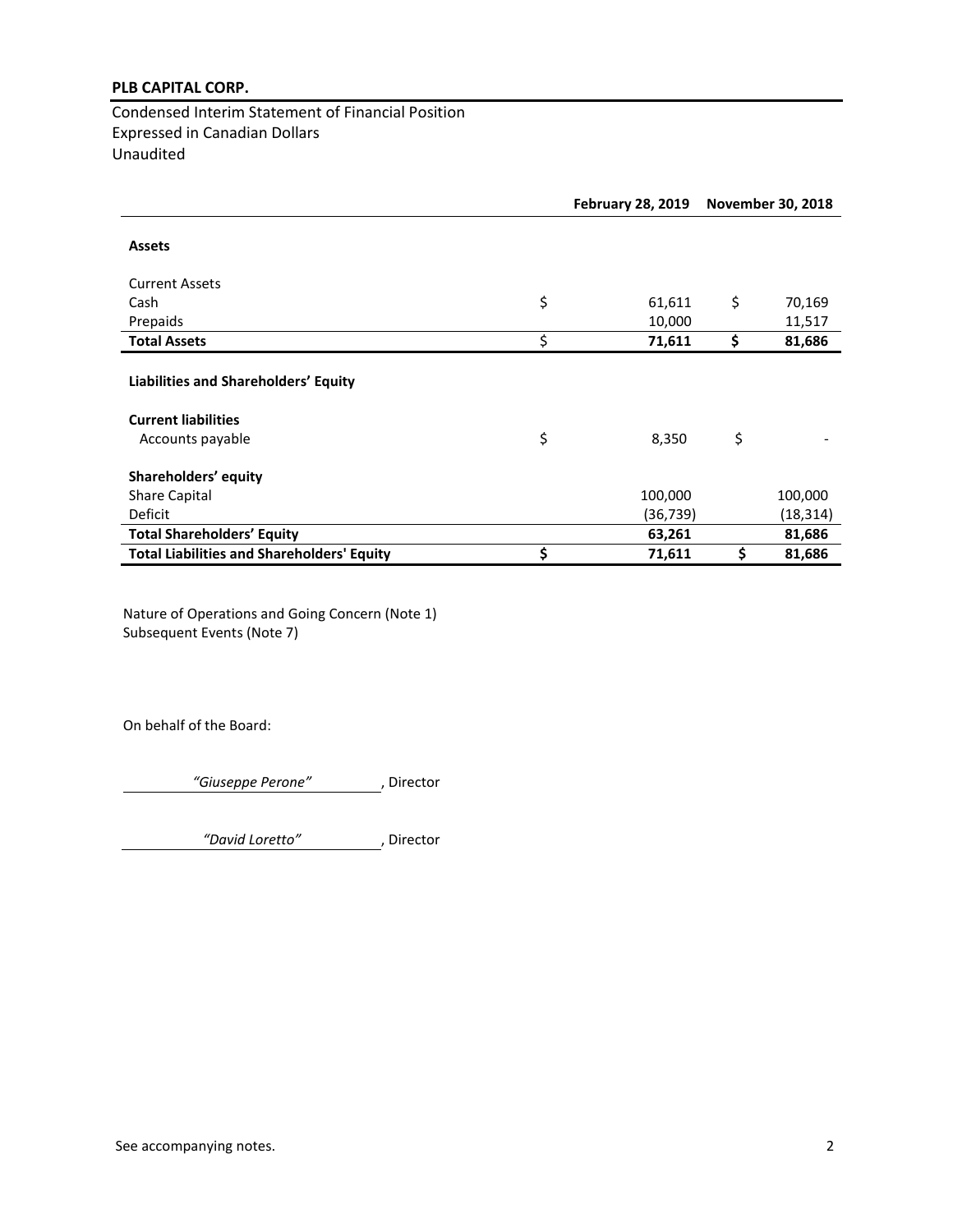Condensed Interim Statement of Comprehensive Loss Expressed in Canadian Dollars Unaudited

|                                                | Three months ended<br><b>February 28, 2019</b> |           |  |
|------------------------------------------------|------------------------------------------------|-----------|--|
| <b>Expenses</b>                                |                                                |           |  |
| Audit and accounting                           | \$                                             | 7,560     |  |
| Interest and bank charges                      |                                                | 20        |  |
| Legal                                          |                                                | 10,055    |  |
| Office and administration                      |                                                | 790       |  |
|                                                |                                                | (18, 425) |  |
| Net loss and comprehensive loss for the period |                                                | (18, 425) |  |
| Basic and diluted loss per share               |                                                | (0.09)    |  |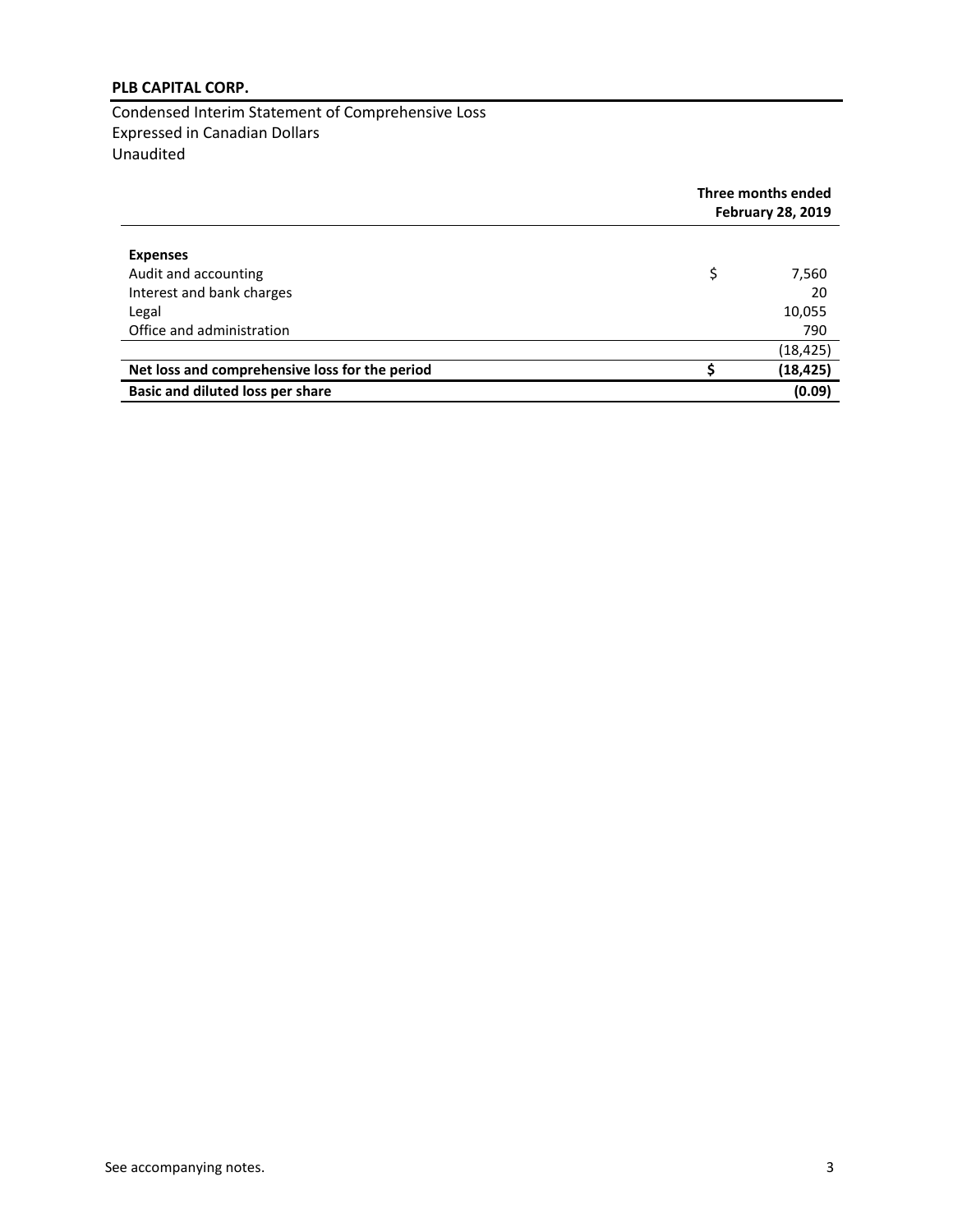Condensed Interim Statement of Changes in Shareholders' Equity Expressed in Canadian Dollars Unaudited

|                                                                |                            | <b>Share Capital</b>                  |  |                        |                     |
|----------------------------------------------------------------|----------------------------|---------------------------------------|--|------------------------|---------------------|
|                                                                | Number of<br><b>Shares</b> | Amount                                |  | <b>Deficit</b>         | <b>Total Equity</b> |
| <b>Balance at November 30, 2018</b><br>Net loss for the period | 2,000,000                  | \$100,000<br>$\overline{\phantom{0}}$ |  | (18, 314)<br>(18, 425) | 81,686<br>(18, 425) |
| Balance at February 28, 2019                                   | 2,000,000                  | 100,000                               |  | (36, 739)              | 63,261              |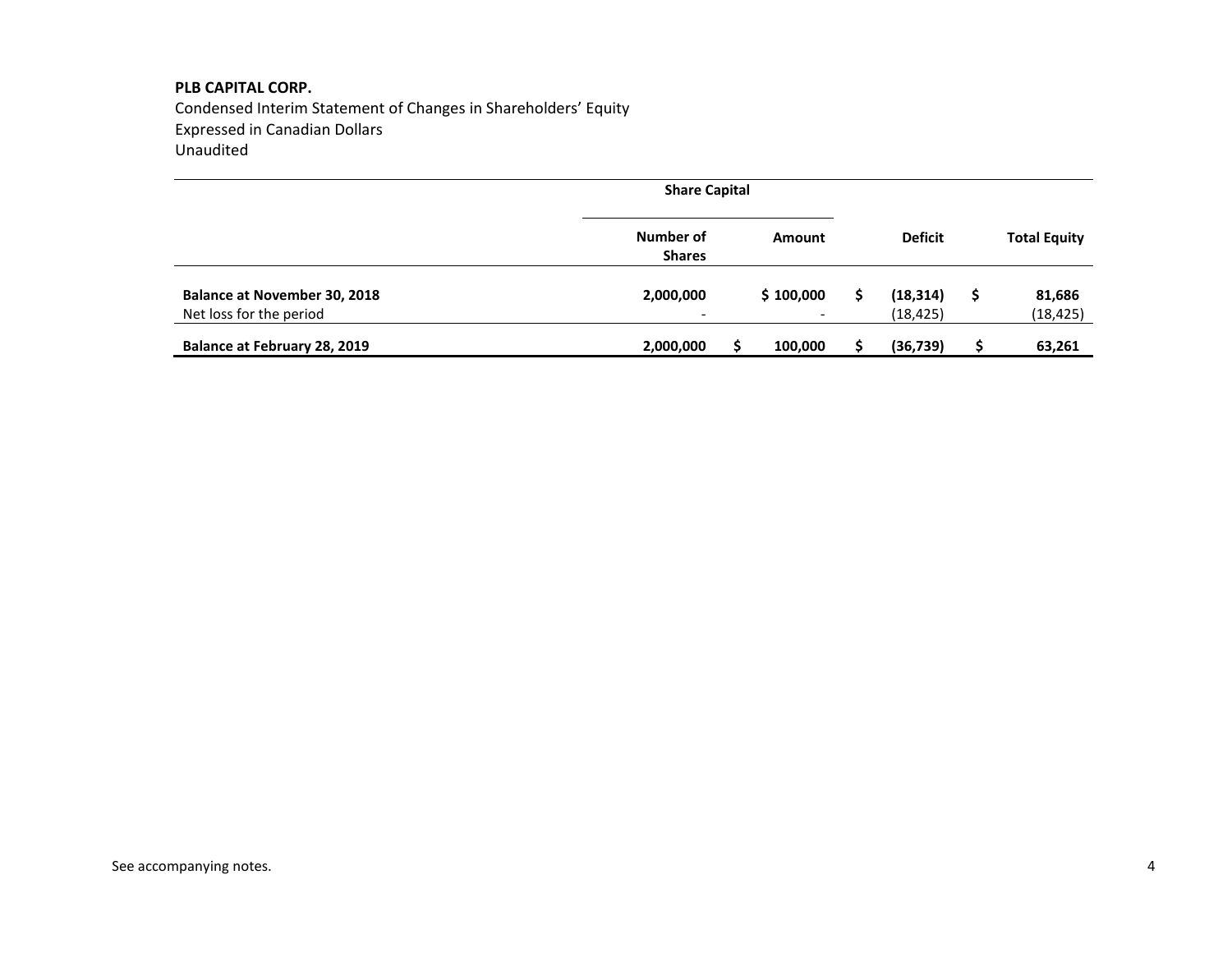Condensed Interim Statement of Cash Flows Expressed in Canadian Dollars Unaudited

|                                             | Three months ended<br><b>February 28, 2019</b> |  |
|---------------------------------------------|------------------------------------------------|--|
| <b>Operating Activities</b>                 |                                                |  |
| Net loss for period                         | \$<br>(18, 425)                                |  |
| Changes in non-cash working capital items:  |                                                |  |
| Prepaids                                    | 1,517                                          |  |
| Account payable                             | 8,350                                          |  |
| Net cash flows used in operating activities | (8,558)                                        |  |
|                                             |                                                |  |
| Net decrease in cash                        | (8, 558)                                       |  |
| Cash, beginning of the period               | 70,169                                         |  |
| Cash, end of period                         | \$<br>61,611                                   |  |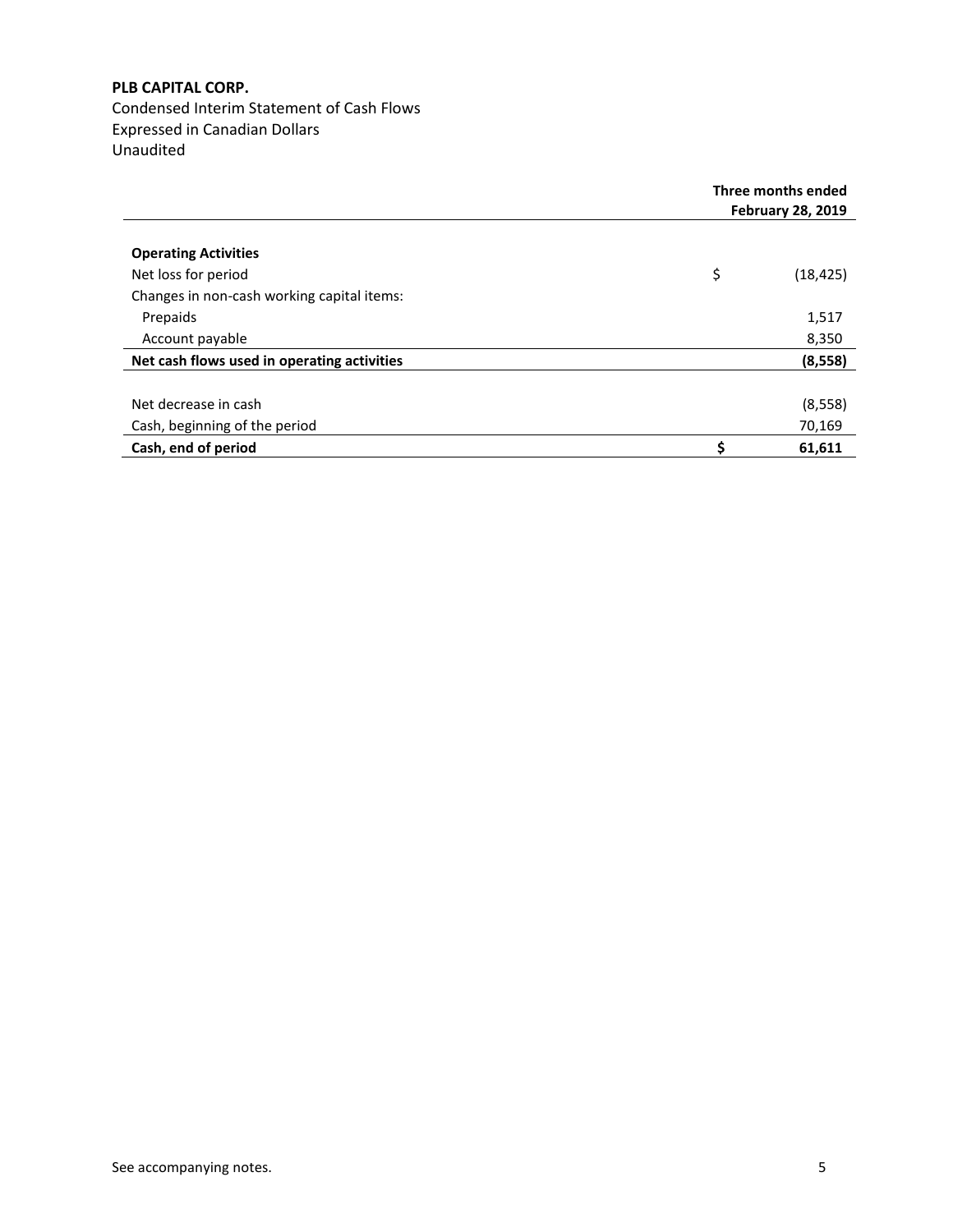**PLB CAPITAL CORP.** Notes to the Condensed Interim Financial Statements For the Three Months Ended February 28, 2019 Expressed in Canadian Dollars Unaudited

# **1. Nature of Operations and Going Concern**

PLB Capital Corp. (the "Company") was incorporated under the *Business Corporations Act* (British Columbia) on July 4, 2018 and is a Capital Pool Company under the policies of the TSX Venture Exchange (the "Exchange").

The principal business of the Company will be the identification and evaluation of assets or businesses with a view to completing a "Qualifying Transaction" as it is defined in the policies of the Exchange. The Company has commenced the process of identifying potential acquisitions. There is no assurance that the Company will identify and complete a Qualifying Transaction within the time period described by the policies of the Exchange. Moreover, even if a potential Qualifying Transaction is identified by the Company, it may not meet the requirements of the Exchange.

The head office, principal and registered address and records office of the Company are located at Suite 2080, 777 Hornby Street, Vancouver BC, V5Z 1S4.

The Company has no source of operating revenue, has incurred net losses since inception and during the period ended February 28, 2019 incurred a net loss of \$18,425. Its continued existence will be dependent on the receipt of related party debt or equity financing on terms which are acceptable to the Company.

## **2. Significant Accounting Policies and Basis of Preparation**

The interim financial statements were authorized for issue by the directors of the Company on May 3, 2019.

#### *Statement of compliance*

The interim financial statements of the Company have been prepared in accordance with International Financial Reporting Standards ("IFRS"), as issued by the International Accounting Standards Board ("IASB").

#### *Basis of preparation*

The interim financial statements of the Company have been prepared on an accrual basis except for cash flow information and are based on historical costs, modified where applicable. The interim financial statements are presented in Canadian dollars, which is the Company's functional currency.

#### *Significant accounting judgments, estimates and assumptions*

# *Critical accounting estimates and judgments*

The preparation of interim financial statements in conformity with IFRS requires management to make judgments, estimates and assumptions that affect the reported amounts of assets and liabilities and disclosure of contingent assets and liabilities at the date of the statement of financial position, and the reported amounts of expenses during the reporting period. Actual outcomes could differ from these estimates. These interim financial statements include estimates, which, by their nature, are uncertain. The impact of such estimates appears throughout the interim financial statements and may require adjustments based on future occurrences. Revisions to accounting estimates are recognized in the period in which the estimate is revised and in future periods if the revision affects both current and future periods. Estimates are based on historical experience, current and future economic conditions, and other relevant factors that are believed to be reasonable under the circumstances.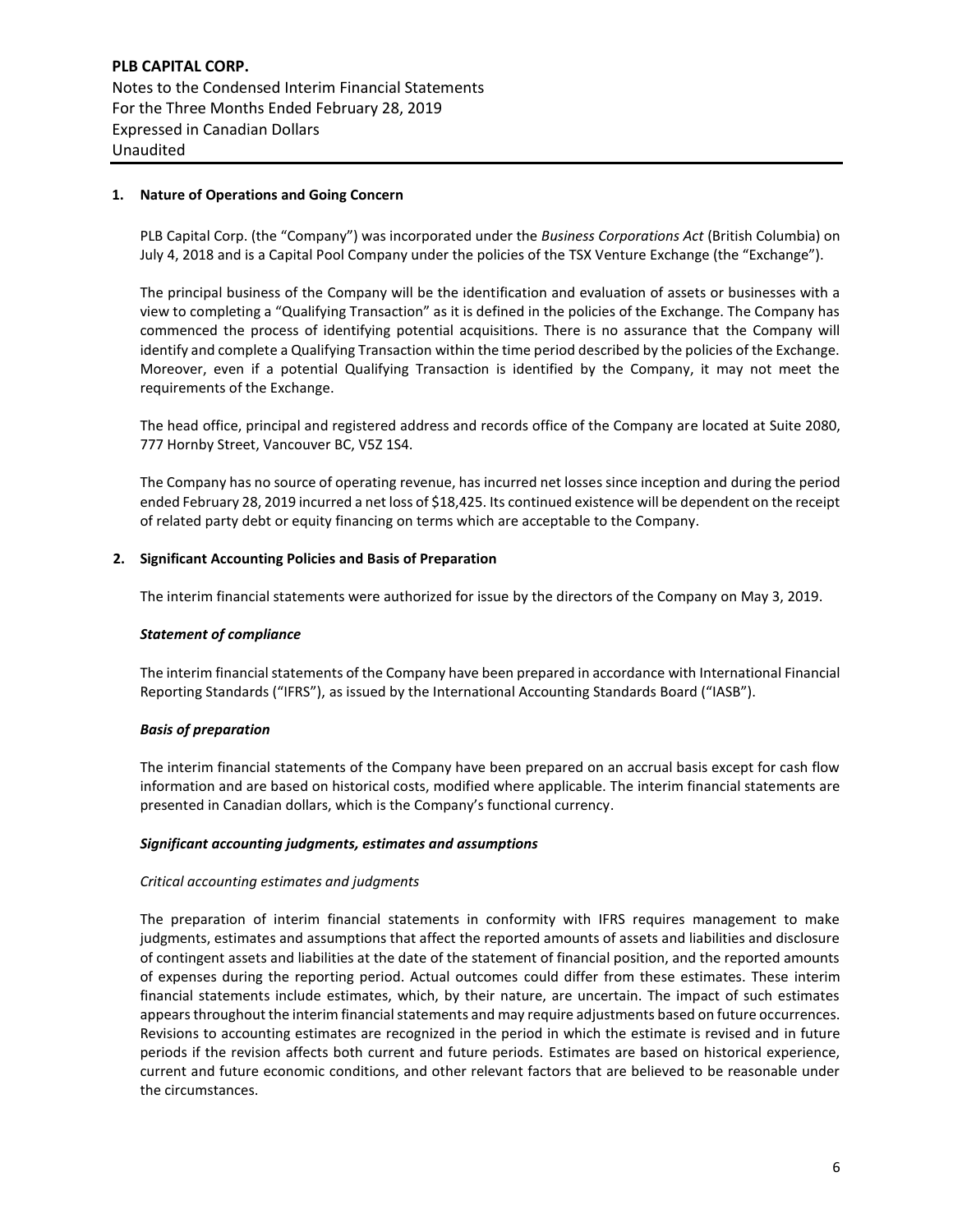# **2. Significant Accounting Policies and Basis of Preparation** (*cont'd*)

#### *Significant accounting judgments, estimates and assumptions* (*cont'd*)

#### *Critical accounting judgments*

Management must make judgments given the various options available as per accounting standards for items included in the interim financial statements. Judgments involve a degree of uncertainty and could result in material adjustment to the carrying amounts of assets and liabilities, in the event that actual events differ from a judgment made.

#### i) Going concern

The assessment of the Company's ability to continue as a going concern and to raise sufficient funds to pay for its ongoing operating expenditures and meet its liabilities for the ensuing year, involves significant judgment based on historical experience and other factors, including expectation of future events that are believed to be reasonable under the circumstances.

#### *Financial instruments*

#### *Financial assets*

Financial assets are classified as Fair value through profit or loss ("FVTPL") when the financial asset is held-fortrading or is designated as FVTPL. A financial asset is classified as FVTPL when it has been acquired principally for the purpose of selling in the near future, it is a part of an identified portfolio of financial instruments that the Company manages and has an actual pattern of short-term profit-taking or if it is a derivative that is not designated and effective as a hedging instrument. Upon initial recognition, attributable transaction costs are recognized in profit or loss when incurred. Financial instruments at FVTPL are measured at fair value, and changes therein are recognized in profit or loss.

# *Financial liabilities*

Financial liabilities are classified as other financial liabilities, based on the purpose for which the liability was incurred. These liabilities are initially recognized at fair value net of any transaction costs directly attributable to the issuance of the instrument and subsequently carried at amortized cost using the effective interest rate method. This ensures that any interest expense over the period to repayment is at a constant rate on the balance of the liability carried in the statements of financial position. Interest expense in this context includes initial transaction costs and premiums payable on redemption, as well as any interest or coupon payable while the liability is outstanding.

## *Impairment of non-financial assets*

The carrying amount of the Company's assets is reviewed at each reporting date to determine whether there is any indication of impairment. If such indication exists, the recoverable amount of the asset is estimated to determine the extent of the impairment loss.

An impairment loss is recognized whenever the carrying amount of an asset or its cash-generating unit exceeds its recoverable amount. Impairment losses are recognized in profit or loss.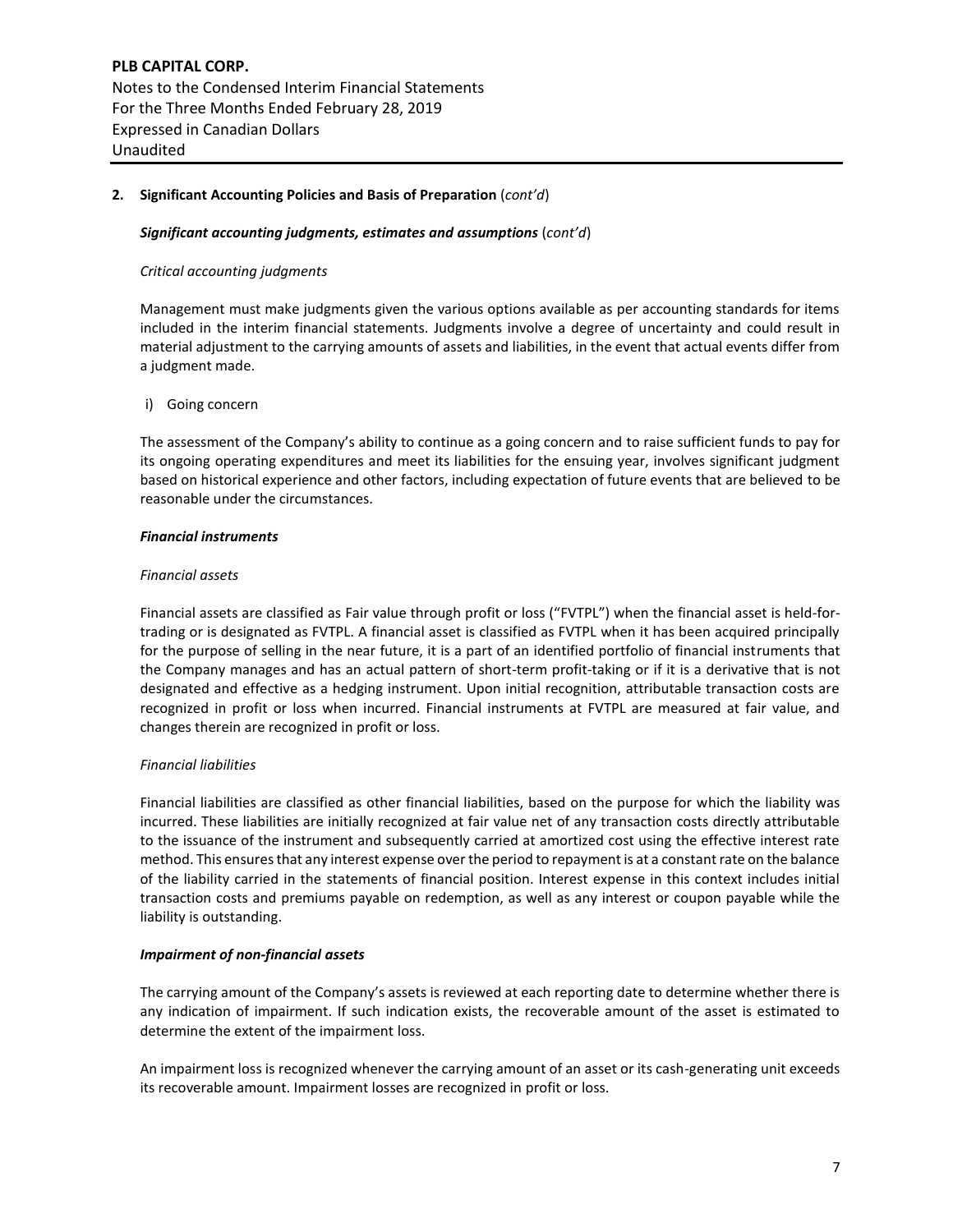# **2. Significant Accounting Policies and Basis of Preparation** (*cont'd*)

## *Impairment of non-financial assets (cont'd)*

The recoverable amount of assets is the greater of an asset's fair value less cost to sell and value in use. In assessing value in use, the estimated future cash flows are discounted to their present value using a pre-tax discount rate that reflects the current market assessments of the time value of money and the risks specific to the asset. For an asset that does not generate cash inflows largely independent of those from other assets, the recoverable amount is determined for the cash-generating unit to which the asset belongs.

An impairment loss is only reversed if there is an indication that the impairment loss may no longer exist and there has been a change in the estimates used to determine the recoverable amount, however, not to an amount higher than the carrying amount that would have been determined had no impairment loss been recognized in previous years.

Assets that have an indefinite useful life are not subject to amortization and are tested annually for impairment.

## *Loss per share*

Basic loss per share is computed by dividing the net loss available to common shareholders by the weighted average number of shares outstanding during the reporting period. Diluted loss per share is computed using the treasury stock method, under which the weighted average number of shares outstanding is increased to include additional shares for the assumed exercise of stock options and warrants, if dilutive. The number of additional shares is calculated by assuming that outstanding stock options and warrants are exercised.

Shares held in escrow, other than where their release is subject to the passage of time, are not included in the calculation of the weighted average number of common shares outstanding.

#### *Share capital*

Common shares are classified as equity. Transaction costs directly attributable to the issue of common shares and share options are recognized as a deduction from equity, net of any tax effects.

#### *Equity-settled transactions*

Share-based payment arrangements whereby the Company receives goods or services as consideration for its own equity instruments are accounted for as equity-settled share-based payment transactions. Equity instruments issued as consideration for the purchase of non-monetary assets are measured based on the fair value of the common shares on the date the shares are issued.

#### **3. Accounting Standards Issued but not yet Effective**

There are no new standards or amendments to standards and interpretations applicable to the Company.

Other accounting standards or amendments to existing accounting standards that have been issued but have future effective dates are either not applicable or not expected to have a significant impact on the Company's interim financial statements.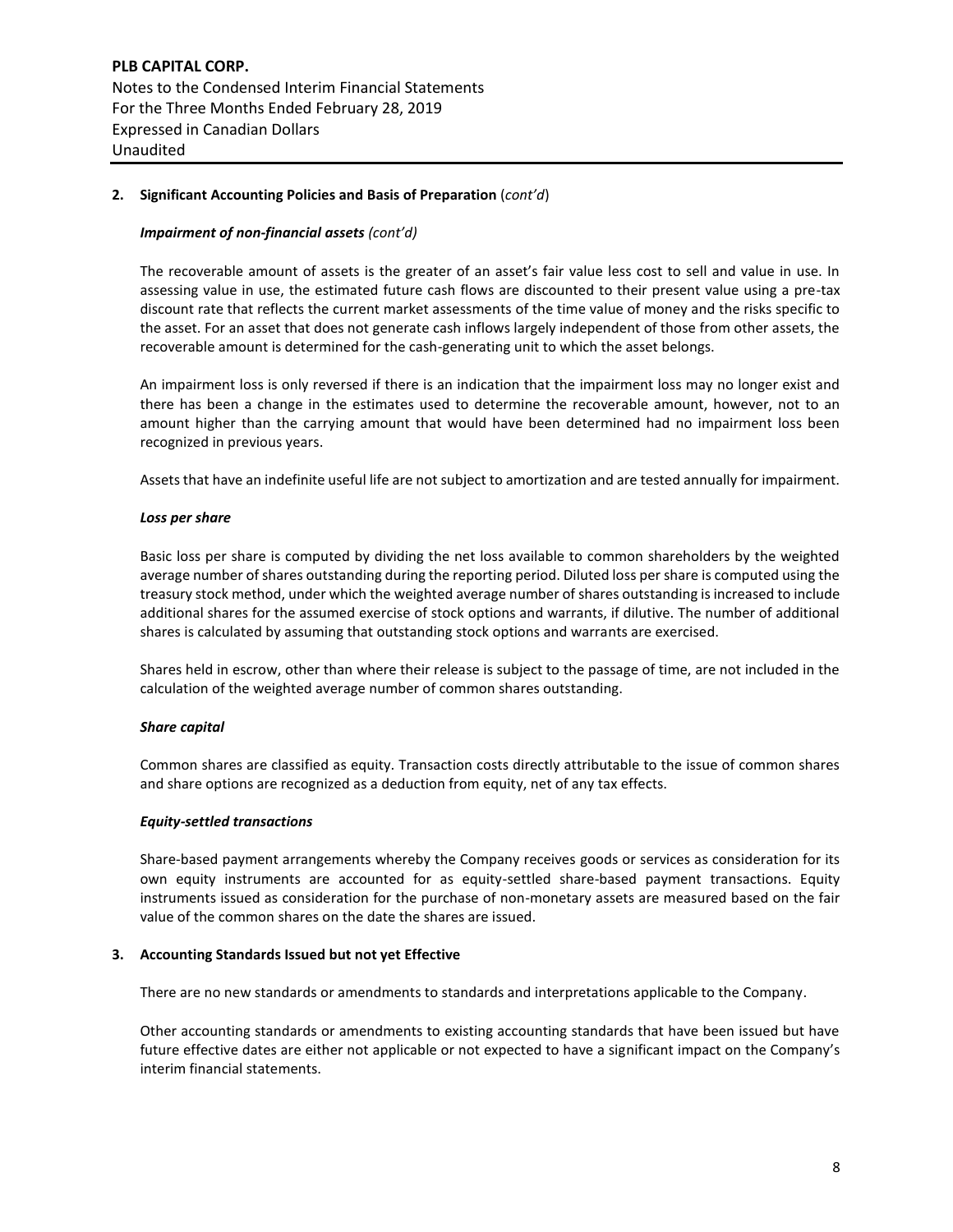# **PLB CAPITAL CORP.** Notes to the Condensed Interim Financial Statements For the Three Months Ended February 28, 2019 Expressed in Canadian Dollars Unaudited

# **4. Related Party Disclosures**

There were no related party transactions during the period ended February 28, 2019.

## **5. Share Capital**

(a) Authorized

Unlimited number of common shares without par value.

(b) Issued and outstanding

During the period ended February 28, 2019, no common shares were issued by the Company.

During the period ended November 30, 2018, there were 2,000,000 common shares issued by the Company, for \$0.05 per share for total proceeds of \$100,000.

The Company has appointed an agent to offer for sale to the public on a commercially reasonable-effort basis, 2,000,000 common shares at a price of \$0.10 per common share, for gross proceeds of \$200,000 (the "Offering"). The agent engaged in connection with the Offering of the common shares will be paid a commission of 8% of the gross proceeds. In addition, the Company will pay the agent a Corporate Finance Fee of \$8,000 and will reimburse the agent for its expenses, including legal fees up to a maximum of \$8,000 incurred pursuant to the Offering (\$10,000 retainer paid).

Refer to Note 7.

(c) Escrowed shares

It is expected that immediately prior to listing on the Exchange as a Capital Pool Company, an escrow agreement (the "Escrow Agreement") between the Company and certain shareholders of the Company will be completed resulting in 2,000,000 common shares (the "Escrowed Shares"), being all of the issued and outstanding common shares prior to the completion of the Offering, being deposited in escrow. Pursuant to the Escrow Agreement, the Escrowed Shares shall be released pro-rata to the shareholders as to 10% upon issuance of notice of final acceptance of a Qualifying Transaction by the Exchange and as to the remainder in six equal tranches of 15% every six months thereafter for a period of 36 months. These Escrowed Shares may not be transferred, assigned or otherwise dealt without the consent of the regulatory authorities.

(d) Stock option plan

The Company determined a total of 400,000 share purchase options will be granted to the directors and officers on the date upon which the Company becomes listed on the Exchange as a Capital Pool Company. These options will be exercisable for a price of \$0.10 for a period of five years form the date the Company becomes listed on the Exchange.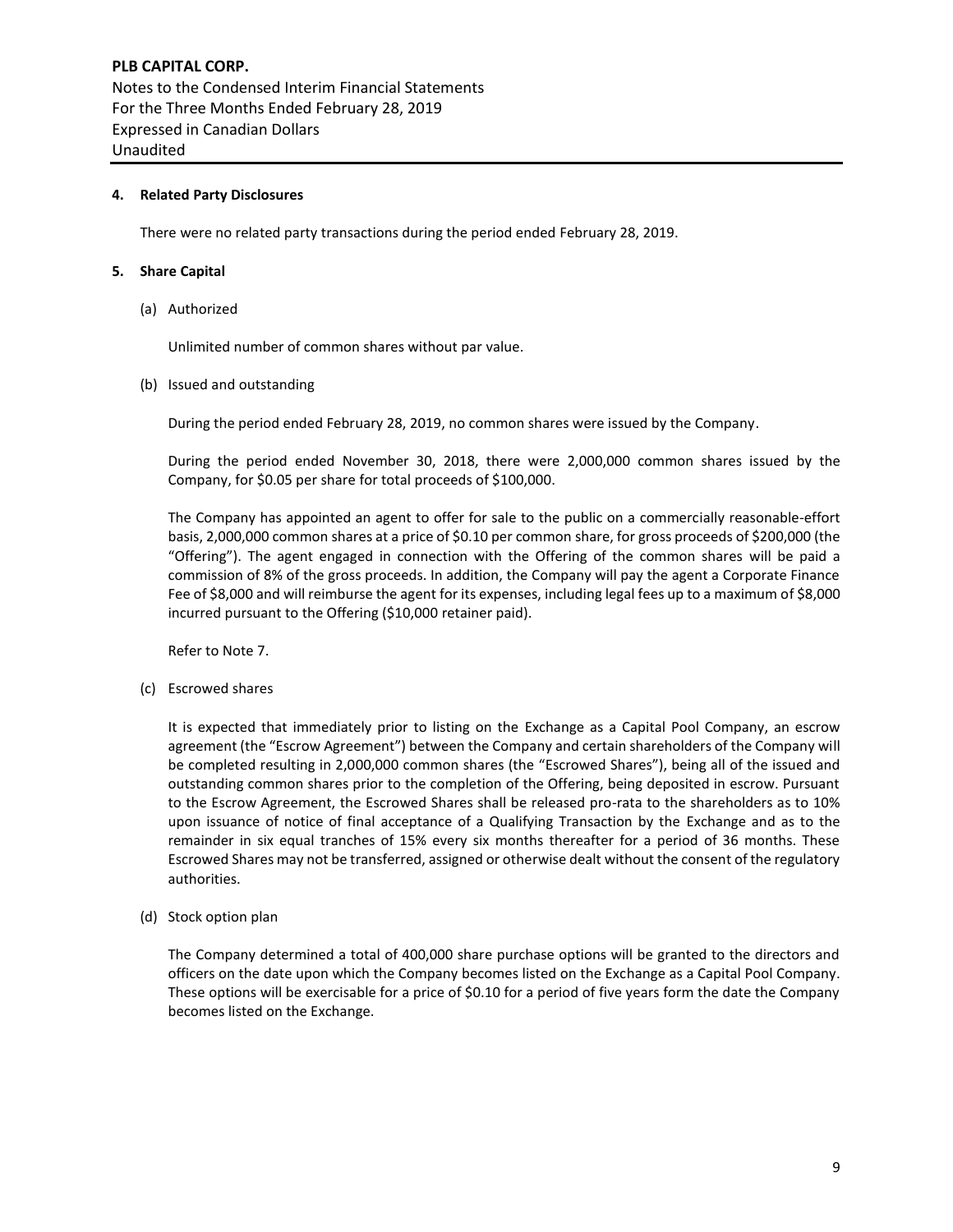# (e) Share purchase warrants

On completion of the Offering, the Company will also grant to its agent warrants to acquire up to 5% of the common shares issued under the Offering at a price of \$0.10 per share for a period of 24 months from the closing date of the Offering, being up to 100,000 common shares.

## **6. Financial Risk and Capital Management**

#### *Capital management*

The Company does not generate cash flows from operations. The Company's primary source of funds comes from the issuance of share capital. The Company does not use other sources of financing that require fixed payments of interest and principal due to lack of cash flow from current operations, and is not subject to any externally imposed capital requirements.

The Company's objective when managing capital is to safeguard the Company's ability to continue as a going concern.

The Company defines its capital as shareholders' equity. Capital requirements are driven by the Company's general operations. To effectively manage the Company's capital requirements, the Company monitors expenses and overhead to ensure costs and commitments are being paid. There were no changes to the Company's capital management approach during the period ended February 28, 2019.

#### *Management of financial risk*

The Company has classified its accounts payable and accrued liabilities as other financial liabilities. The carrying value of all financial liabilities approximates fair value due to the short-term nature of these financial instruments. The types of risk exposure and the Company's methods of managing the risk remain consistent and are as follows:

(a) Market risk

Market risk is the risk that the fair value or future cash flows of a financial instrument will significantly fluctuate due to changes in market prices. The value of financial instruments can be affected by changes in interest rates, foreign currency rates and other price risk.

(i) Interest rate risk

The Company is not subject to significant interest rate risk with respect to its financial instruments.

(ii) Currency risk

The Company is not exposed to currency risk, as all financial instruments and expenditures incurred by the Company are denominated in Canadian dollars.

(iii) Other price risk

Other price risk is the risk that the fair value of a financial instrument will fluctuate as a result of changes in market prices. The Company is not exposed to significant other price risk on its financial instruments.